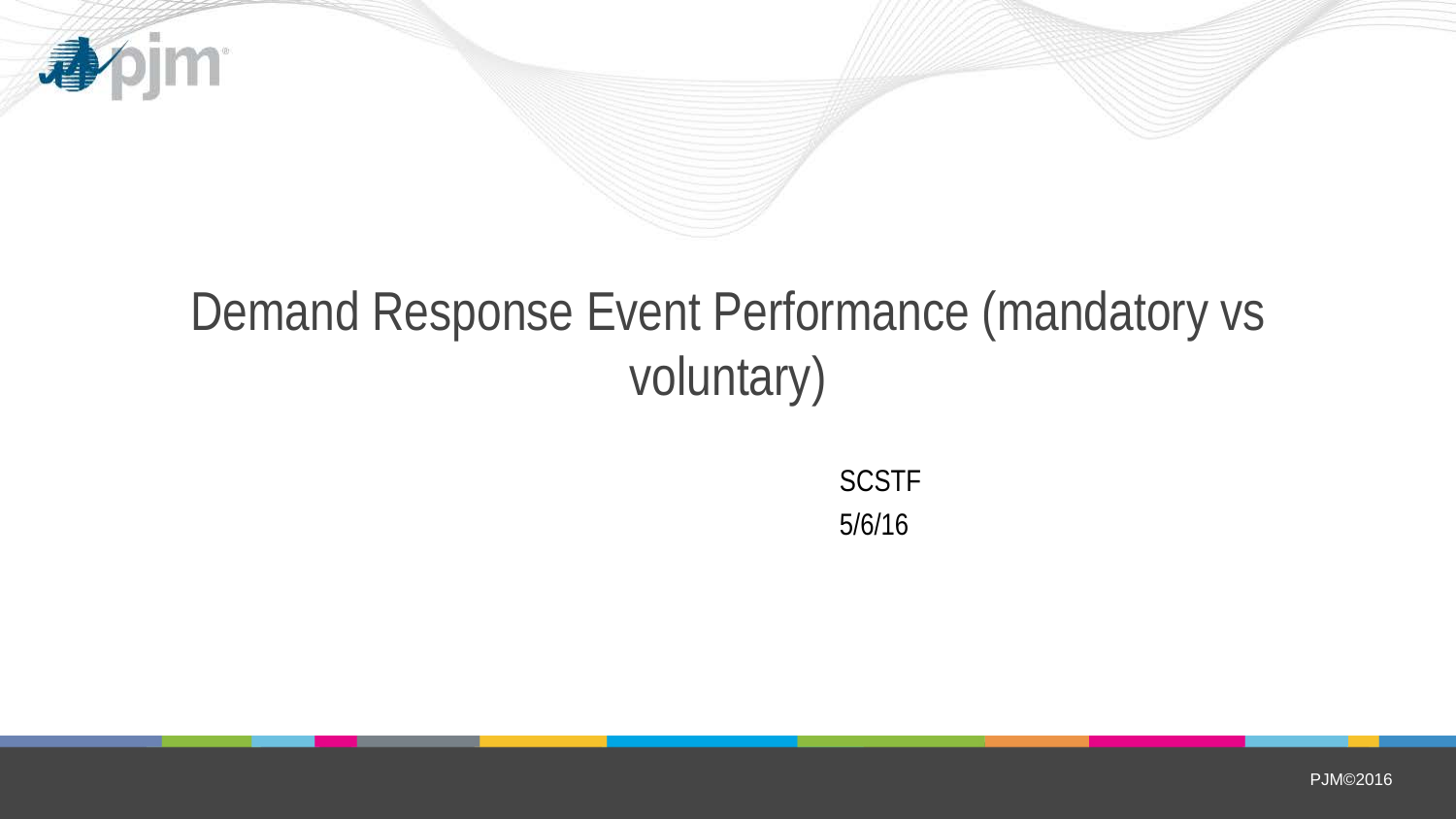## DR availability requirements mandatory event – required to respond or receive penalty voluntary event – no capacity penalty

| <b>Requirement</b>                                    | (Today)<br><b>Limited DR</b><br>$(15/16 - 17/18)$ | (Today)<br><b>Extended Summer</b><br>DR <b>DR</b><br>$(15/16 - 17/18)$ | (Today)<br><b>Annual DR</b><br>$(16/17 - 17/18)$                      | (CP)<br><b>Base Capacity DR</b><br>(18/19 & 19/20 DY only) | (CP)<br><b>Capacity Performance DR</b><br>(16/17 DY & beyond)          |
|-------------------------------------------------------|---------------------------------------------------|------------------------------------------------------------------------|-----------------------------------------------------------------------|------------------------------------------------------------|------------------------------------------------------------------------|
| Availability                                          | Non-NERC holiday<br>weekday, June - Sept          | June – Oct $&$ May                                                     | Any day during DY*                                                    | June - Sep                                                 | Any day during DY*                                                     |
| Maximum Number of<br>Interruptions                    | 10 interruptions                                  | <b>Unlimited</b>                                                       | <b>Unlimited</b>                                                      | Unlimited                                                  | <b>Unlimited</b>                                                       |
| Hours of Day Required to<br>Respond<br>(Hours in EPT) | $12:00$ PM $- 8:00$ PM                            | $10:00$ AM $- 10:00$<br><b>PM</b>                                      | June – Oct & May:<br>$10 AM - 10 PM$<br>Nov. $-$ April:<br>6 AM- 9 PM | $10:00$ AM $-$ 10:00 PM                                    | June – Oct. & May:<br>$10 AM - 10 PM$<br>Nov. $-$ April:<br>6 AM- 9 PM |
| Maximum Duration of<br>Interruption                   | 6 Hours                                           | 10 Hours                                                               | June - Oct : 12 hours<br>Nov - April: 15 hours                        | 10 Hours                                                   | June $-$ Oct : 12 hours<br>Nov - April: 15 hours                       |

\*unless on an approved maintenance outage during Oct – Apr.

Im.

尋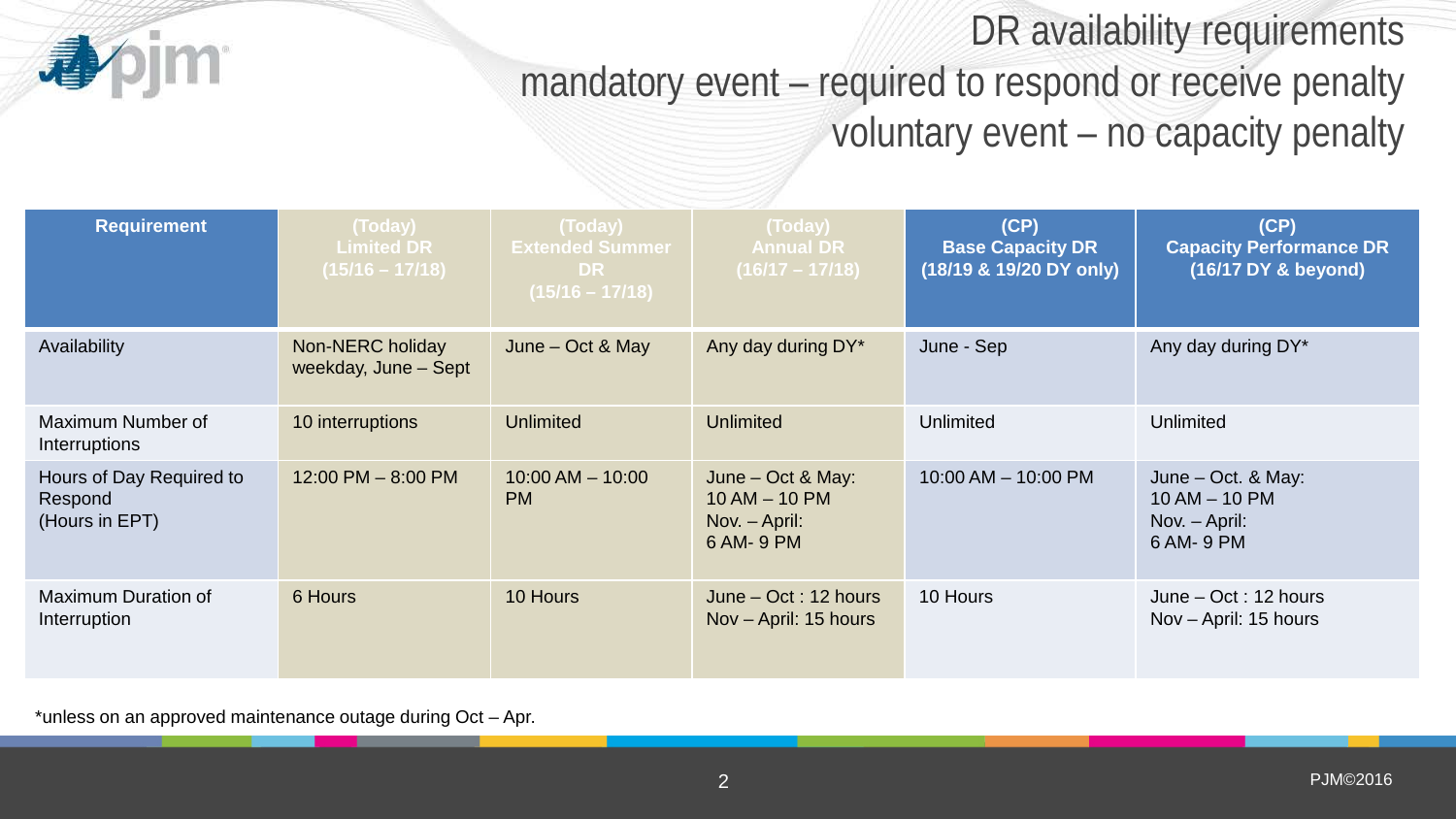#### Mandatory Event Performance

| <b>Delivery</b> | <b>Event</b>     | <b>Test</b> |
|-----------------|------------------|-------------|
| year            | performance      | performance |
| 2009/10         | <b>No Events</b> | 118%        |
| 2010/11         | 100%             | 111%        |
| 2011/12         | 91%              | 107%        |
| 2012/13         | 104%             | 116%        |
| 2013/14         | 94%              | 129%        |
| 2014/15         | <b>No Events</b> | 144%        |
| 2015/16         | <b>No Events</b> | 133%        |

**Apjm** 

See Annual Load Management Performance Report for Details http://www.pjm.com/markets-and-operations/demand-response.aspx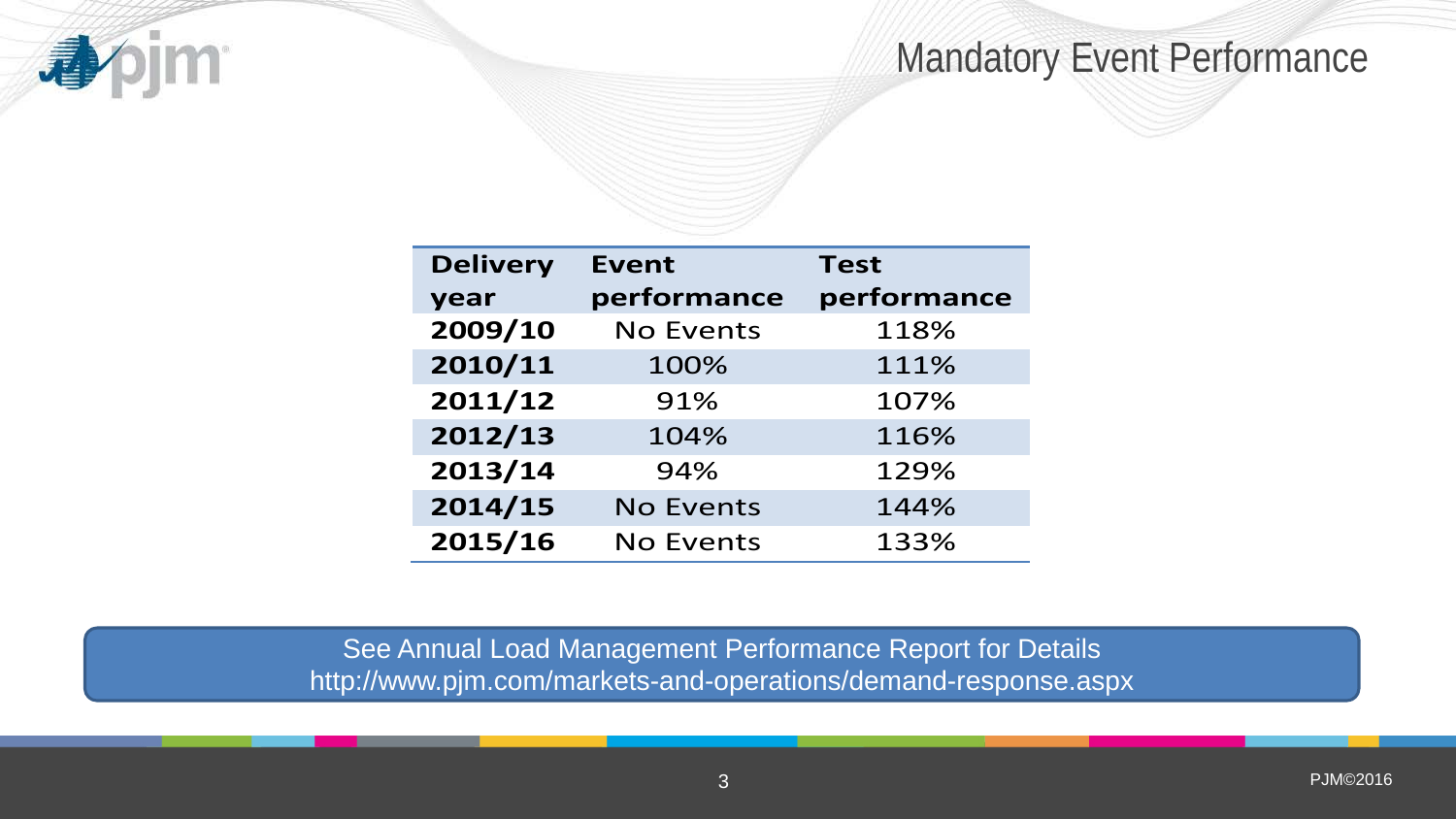

### DR load reductions – energy vs capacity

- Capacity nomination capacity load reduction expected from individual registration. Sum of capacity nomination may be  $\geq$  =  $\lt$  capacity commitment
- Capacity commitment load reduction that must be achieved to avoid penalty.
- Capacity compliance load reduction achieved during event
- Energy Settled amount of energy load reduction that received energy market compensation during event
- Energy Expected expected energy load reduction reported by CSP to PJM in advance to use for PJM dispatch decisions.

#### Capacity Load Reduction calculated different than Energy Load Reductions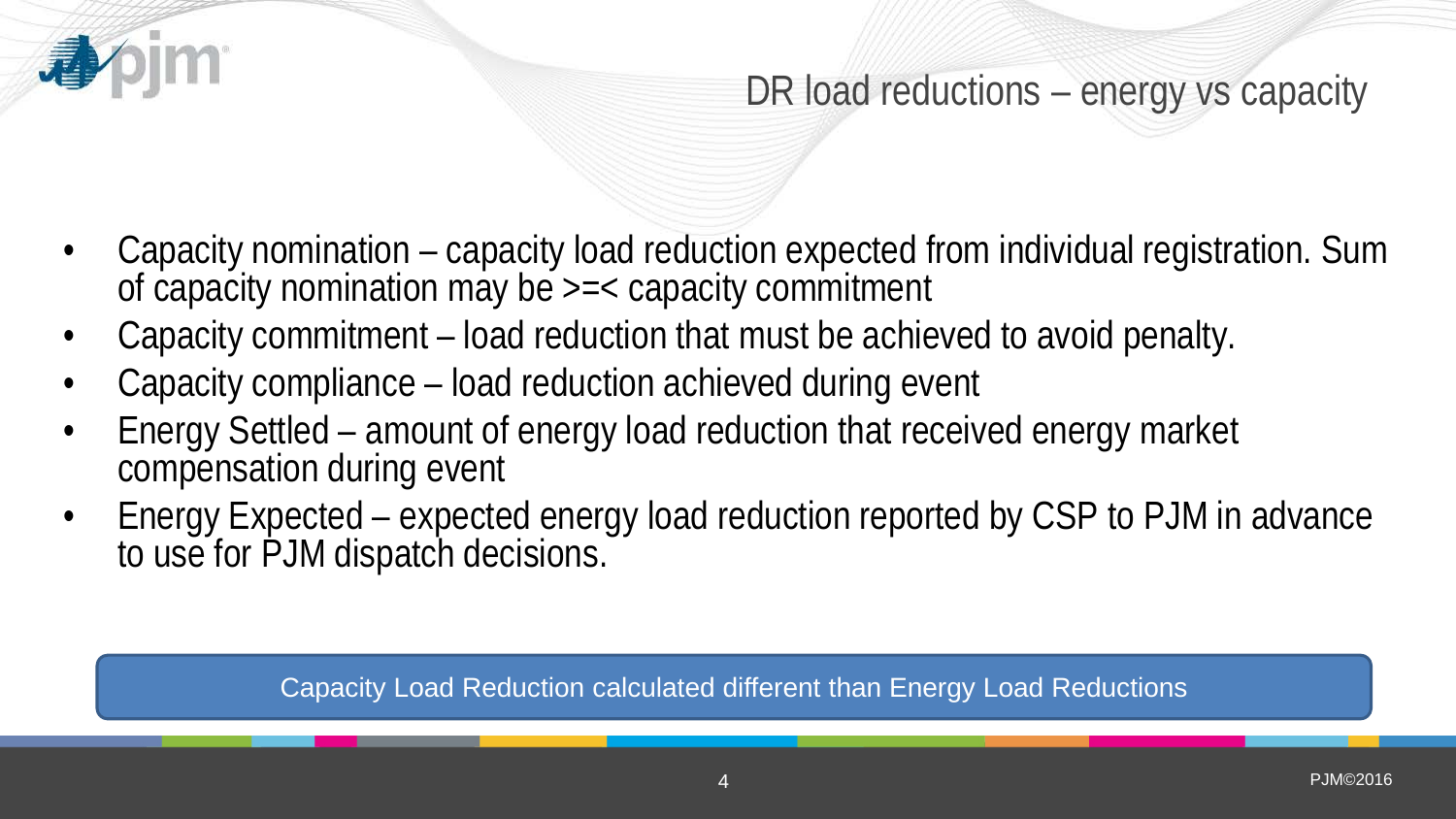#### DR performance - example mandatory & voluntary events